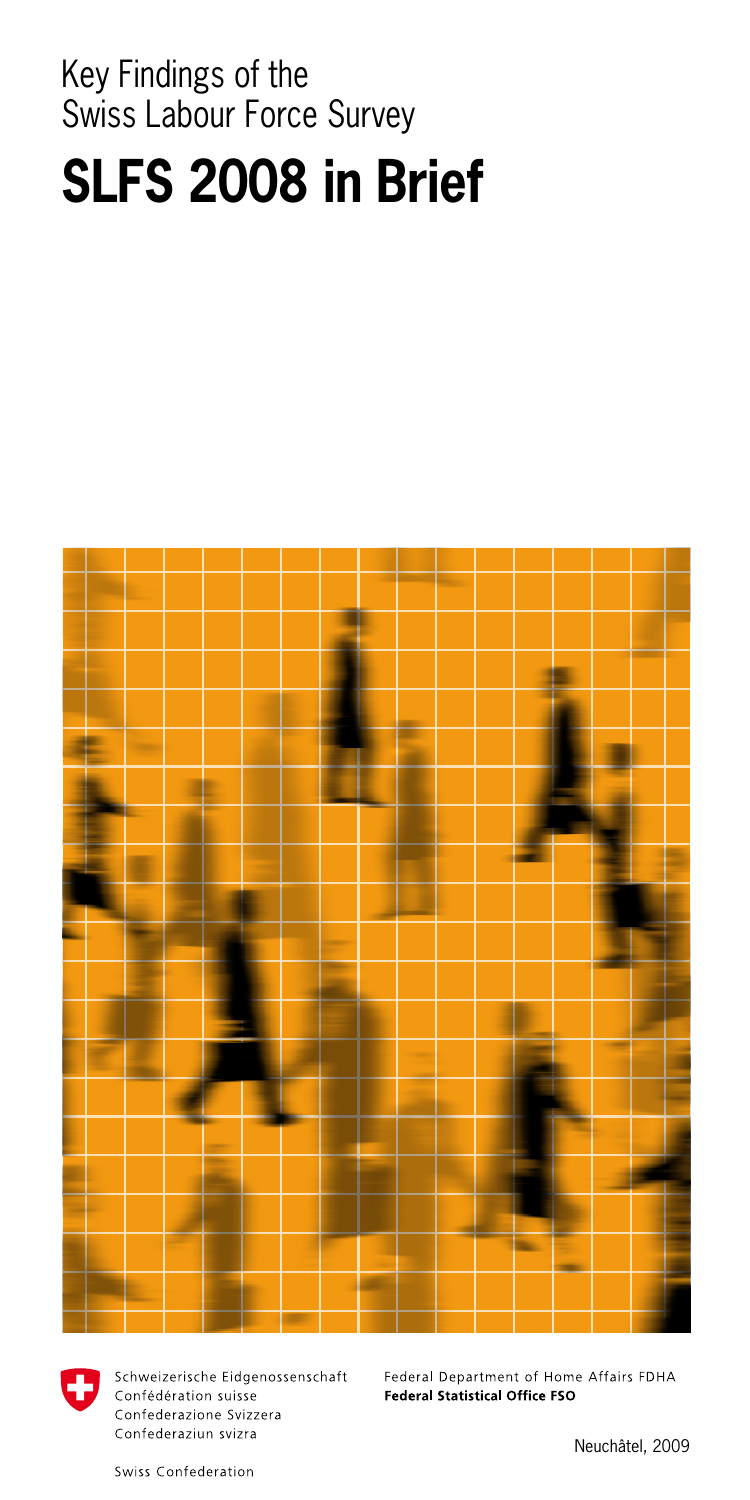**Published by:** Federal Statistical Office (FSO) **Field:** 3 Employment and Income **Distribution:** FSO, 2010 Neuchâtel, Tel. 032 713 60 60, Fax 032 713 60 61 **Editing team, further information:** Anouk Bläuer-Hermann, Valérie Laessig, Sandra Siegenthaler, Alain Vuille FSO, Labour Force Section, Tel. 032 713 64 00 **Original text:** French and German **Translation:** FSO Translation Service **Graphics/layout:** FSO **Illustrations:** Roland Hirter, Bern **Publication interval:** Annual **Order number:** 363-0800 © FSO, Neuchâtel 2009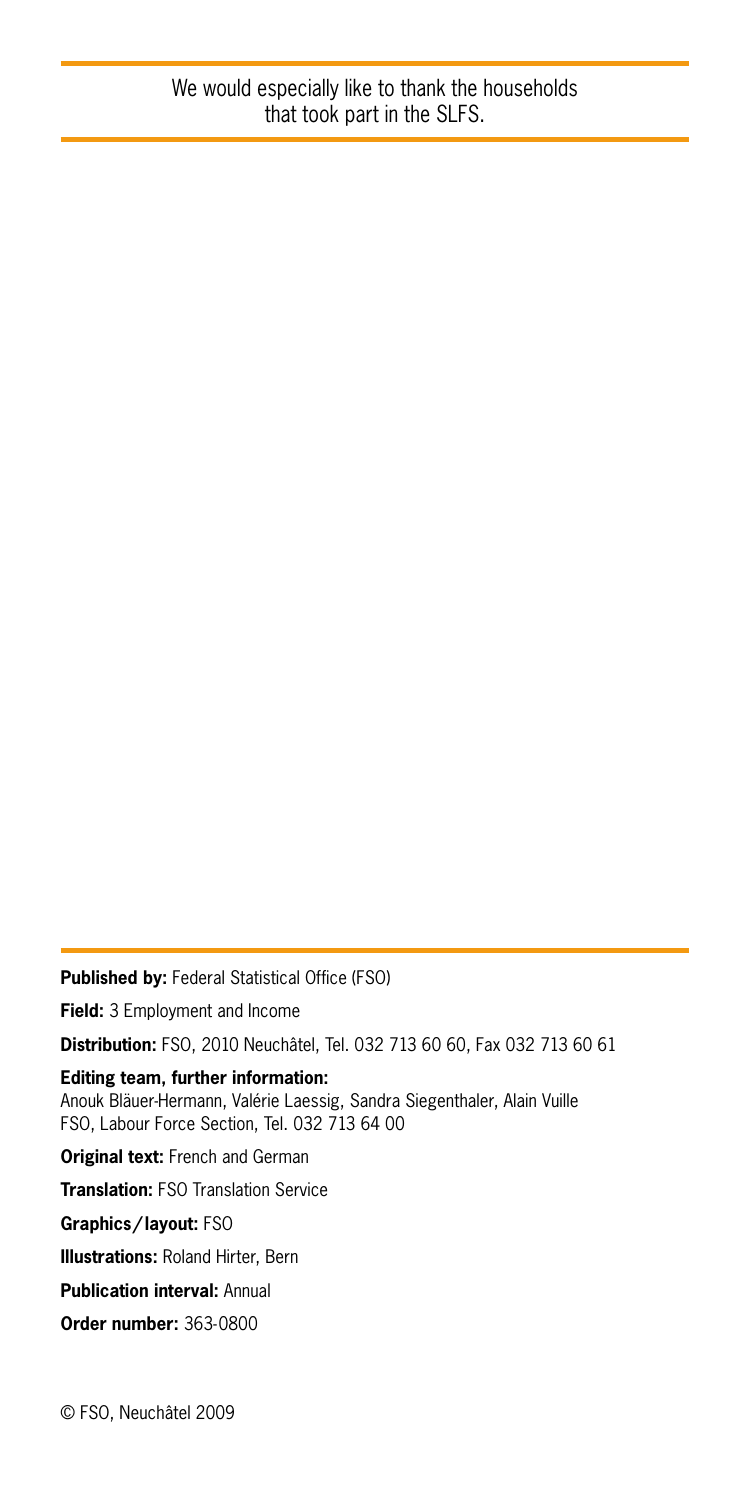# **Contents**



| <b>Example 3.5 The SLFS: objectives and topics addressed 4</b><br>– What is the SLFS and what is it used for?<br>- What topics are addressed? |
|-----------------------------------------------------------------------------------------------------------------------------------------------|
| - When and how is the interview conducted?<br>- Who takes part in the survey?<br>- What is the data protection situation?                     |
| ◆ Key findings of the SLFS 2008 6-7                                                                                                           |
|                                                                                                                                               |
| $\cdot$ Unemployed or underemployed persons $\cdot$ 10-11                                                                                     |
| Economically inactive persons $\ldots$ ,  12-13                                                                                               |
|                                                                                                                                               |
| ◆ Additional information 16<br>- Publications<br>- Other questions?                                                                           |

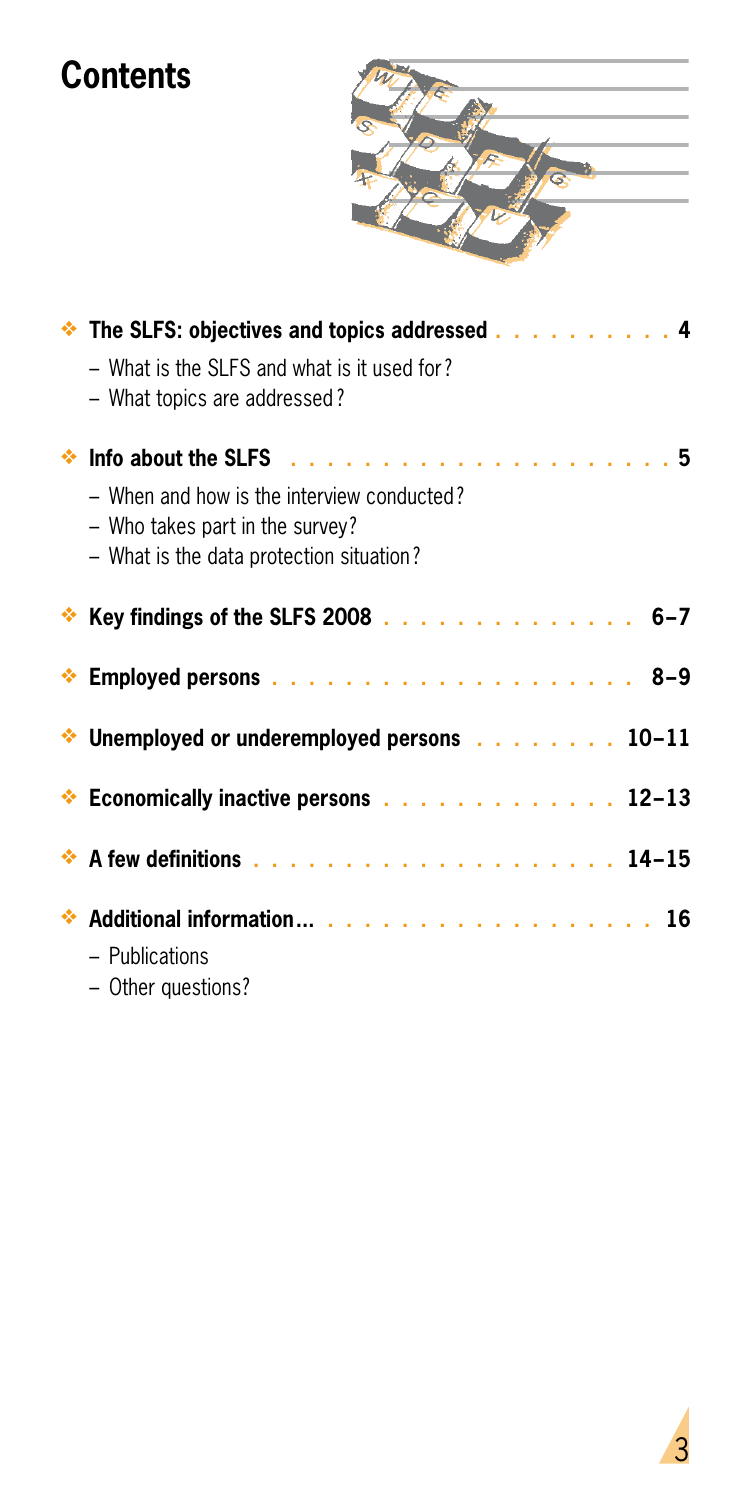# **SLFS: Objectives and topics addressed**



### **What is the SLFS and what is it used for?**

### **SLFS** = **S**wiss **L**abour **F**orce **S**urvey

Since 1991, the Federal Statistical Office (FSO) has conducted the SLFS on an annual basis at the behest of the Federal Council. The purpose of this survey is to obtain data about working life and the labour market in general. It also provides insight into the living conditions of the unemployed, retired people, housewives and house husbands as well as students.

Strict adherence to international definitions means that the SLES can also be used to calculate a large number of internationally comparable labour force indicators.

### **What topics are addressed?**

- Professional activity (present or past)
- Reasons why people are economically inactive (retirement, training /education, etc.)
- Profession learnt and profession exercised
- Working conditions: hours worked, night work, weekend work
- Professional revenue, household revenue
- Job hunting
- Professional and geographical mobility

Additional topics:

4

- Training/education and lifelong learning (1999, 2003, 2006)
- Unpaid work (2000, 2004, 2007)
- Migration (2001, 2003, 2008)
- Social security (2002, 2005, 2008)
- Balancing work and family life (2005)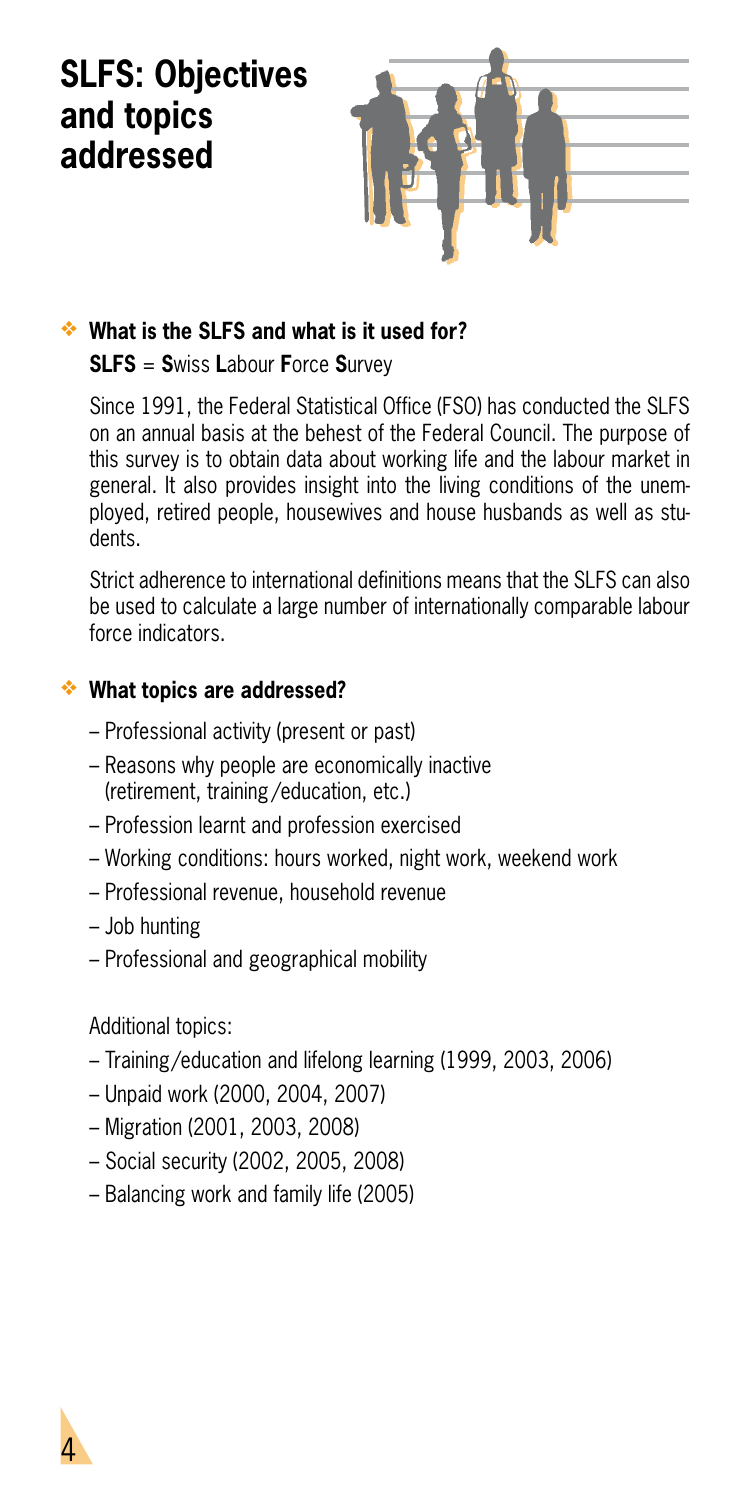### **Info about the SLFS**



### **When and how is the survey conducted?**

An institute commissioned by the FSO (LINK Marketing Services) conducts a series of 20-minute phone interviews with selected households each year.

### **Who takes part in the survey?**

The SLFS is based on a representative sample of 48,000 people in order to avoid the overly costly alternative of conducting a complete survey of the entire Swiss population.

The addresses used in the SLFS are selected from private telephone numbers that also include addresses that are not contained in the telephone directory available to the general public. Consequently, the addresses selected from this register reflect the entire diversity of households residing in Switzerland.

### **What is the data protection situation?**

Data protection is guaranteed by the Federal Statistics Act and by the Data Protection Act. All data are treated in the strictest confidence and used solely for statistical purposes.

The statistics given in this leaflet are extrapolated from replies provided by 48,000 people. Thus, on average, every participant in the SLFS 2008 represents some 130 members of Switzerland's permanent resident population aged 15 and over.

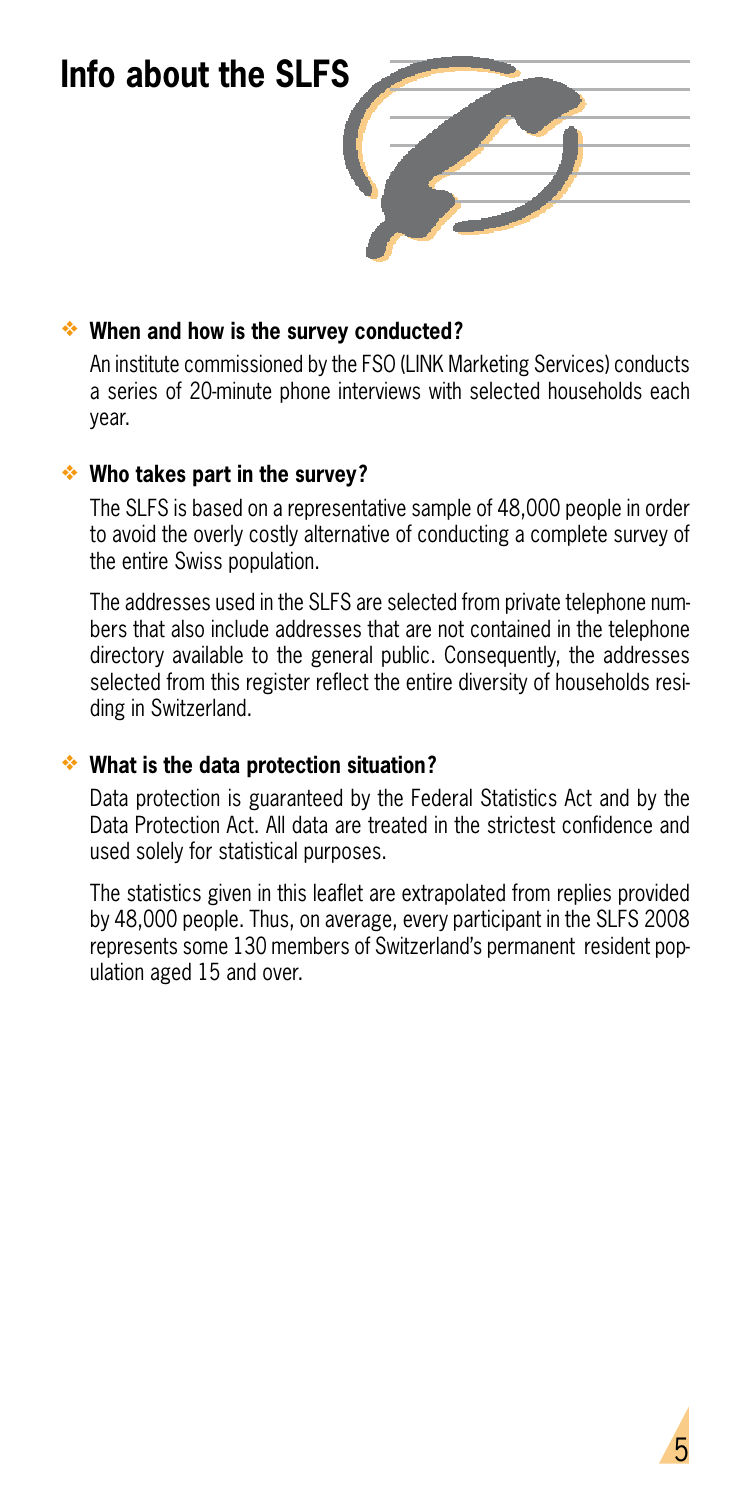

### **Dynamic job growth**

According to the SLFS's results, 4.229 million persons were employed in the second quarter of 2008, i.e. 2.6% more than a year before. This increase is evident both among women (+4.1%; from 1.863 to 1.940 million) and men (+1.3%; from 2,259 to 2,289 million).

Between the second quarter of 2007 and the second quarter of 2008, the number of unemployed fell from 156,000 to 147,000 persons (-5.9%). The unemployment rate reached 3.4% of the economically active population in 2008 (2007: 3.6%).

#### **The number of foreigners in employment continues to rise**

The Swiss economy needs foreign workers – a fact that is confirmed by the results of the SLFS 2008. The number of employed foreigners grew markedly once again compared to the previous year: the increase amounted to 51,000 persons or 5.8%. More than a fifth of the 4.229 million employed permanent residents were foreign nationals in the second quarter of 2008 (21.9% or 927,000).

#### **Composition of permanent resident population aged 15 and over by employment status (in '000), SLFS 2008**



6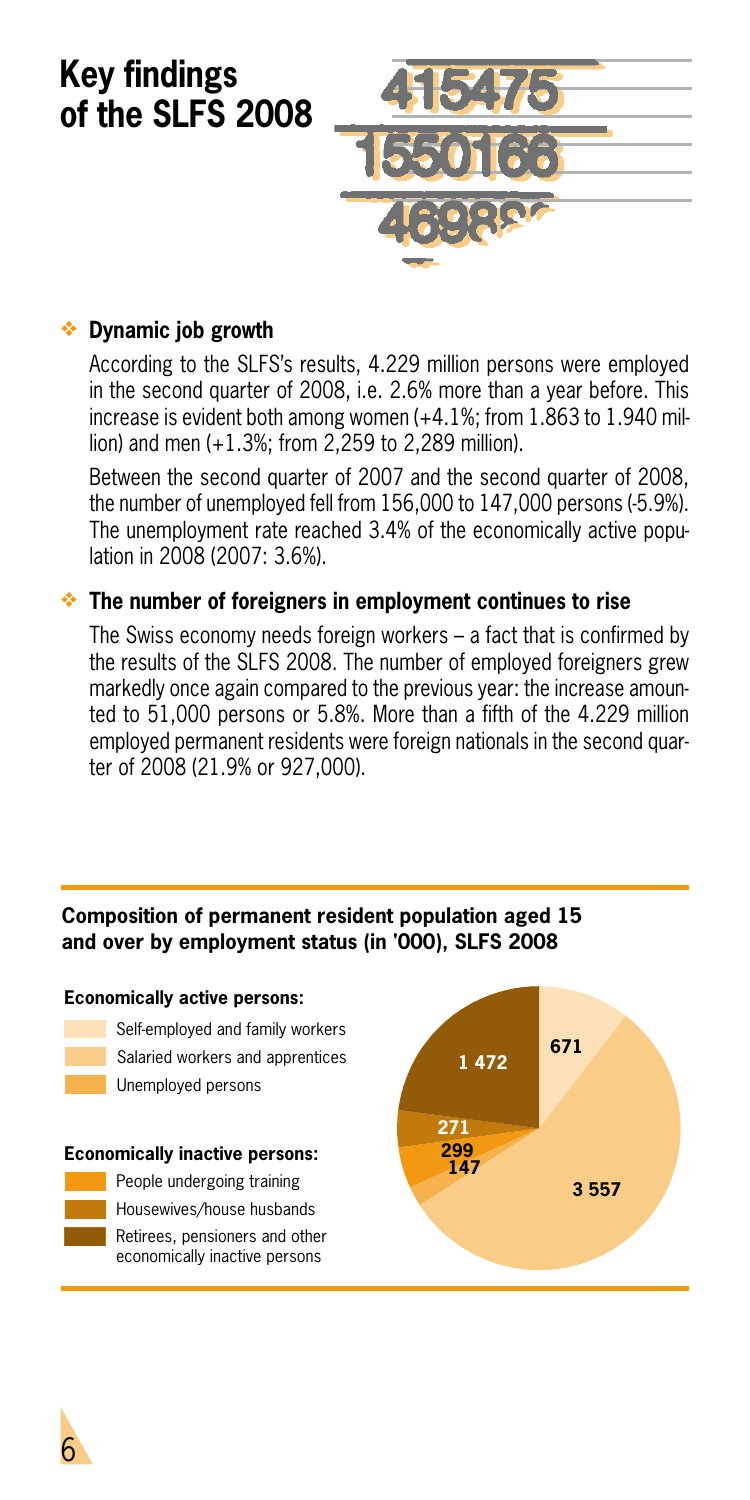

### **Employment status (in '000), SLFS 2008**

|                                     | <b>Total</b> | Men  | Women | <b>CH</b> | Foreign <sup>1</sup> |
|-------------------------------------|--------------|------|-------|-----------|----------------------|
| Self-employed                       | 588          | 382  | 207   | 517       | 71                   |
| Family workers                      | 83           | 33   | 50    | 77        | 6                    |
| Employee                            | 3345         | 1750 | 1595  | 2530      | 815                  |
| Apprentice                          | 213          | 124  | 89    | 177       | 36                   |
| Unemployed                          | 147          | 66   | 80    | 85        | 61                   |
| Undergoing training                 | 299          | 145  | 154   | 239       | 60                   |
| Housewife/house husband             | 271          | 10   | 261   | 191       | 80                   |
| Pensioner/person of indep. means    | 1333         | 555  | 778   | 1182      | 151                  |
| Other economically inactive persons | 139          | 56   | 82    | 89        | 50                   |
| <b>Population over 15</b>           | 6417         | 3122 | 3295  | 5088      | 1329                 |

### **Labour market status (in '000), SLFS 1991, 2005–2008**

|                          | 1991 | 2005 | 2006 | 2007 | 2008 |
|--------------------------|------|------|------|------|------|
| <b>Total</b>             |      |      |      |      |      |
| Persons aged 15 and over | 5606 | 6210 | 6266 | 6326 | 6417 |
| of whom: Employed        | 3768 | 3974 | 4051 | 4122 | 4229 |
| full-time (90-100%)      | 2811 | 2715 | 2747 | 2789 | 2824 |
| part-time (0-89%)        | 956  | 1259 | 1305 | 1333 | 1405 |
| Unemployed               | 68   | 185  | 169  | 156  | 147  |
| Economically inactive    | 1770 | 2051 | 2046 | 2048 | 2041 |
| <b>Men</b>               |      |      |      |      |      |
| Men over 15              | 2708 | 3009 | 3039 | 3071 | 3122 |
| of whom: Employed        | 2163 | 2172 | 2214 | 2259 | 2289 |
| full-time (90-100%)      | 1995 | 1934 | 1948 | 1990 | 1995 |
| part-time (0-89%)        | 168  | 238  | 266  | 269  | 294  |
| Unemployed               | 27   | 88   | 78   | 68   | 66   |
| Economically inactive    | 518  | 749  | 747  | 744  | 766  |
| <b>Women</b>             |      |      |      |      |      |
| Women over 15            | 2898 | 3200 | 3227 | 3255 | 3295 |
| of whom: Employed        | 1605 | 1802 | 1837 | 1863 | 1940 |
| full-time (90-100%)      | 816  | 782  | 799  | 799  | 829  |
| part-time (0-89%)        | 789  | 1021 | 1039 | 1064 | 1111 |
| Unemployed               | 41   | 97   | 91   | 88   | 80   |
| Economically inactive    | 1252 | 1301 | 1299 | 1304 | 1275 |

<sup>1</sup> Holders of a B or C permit.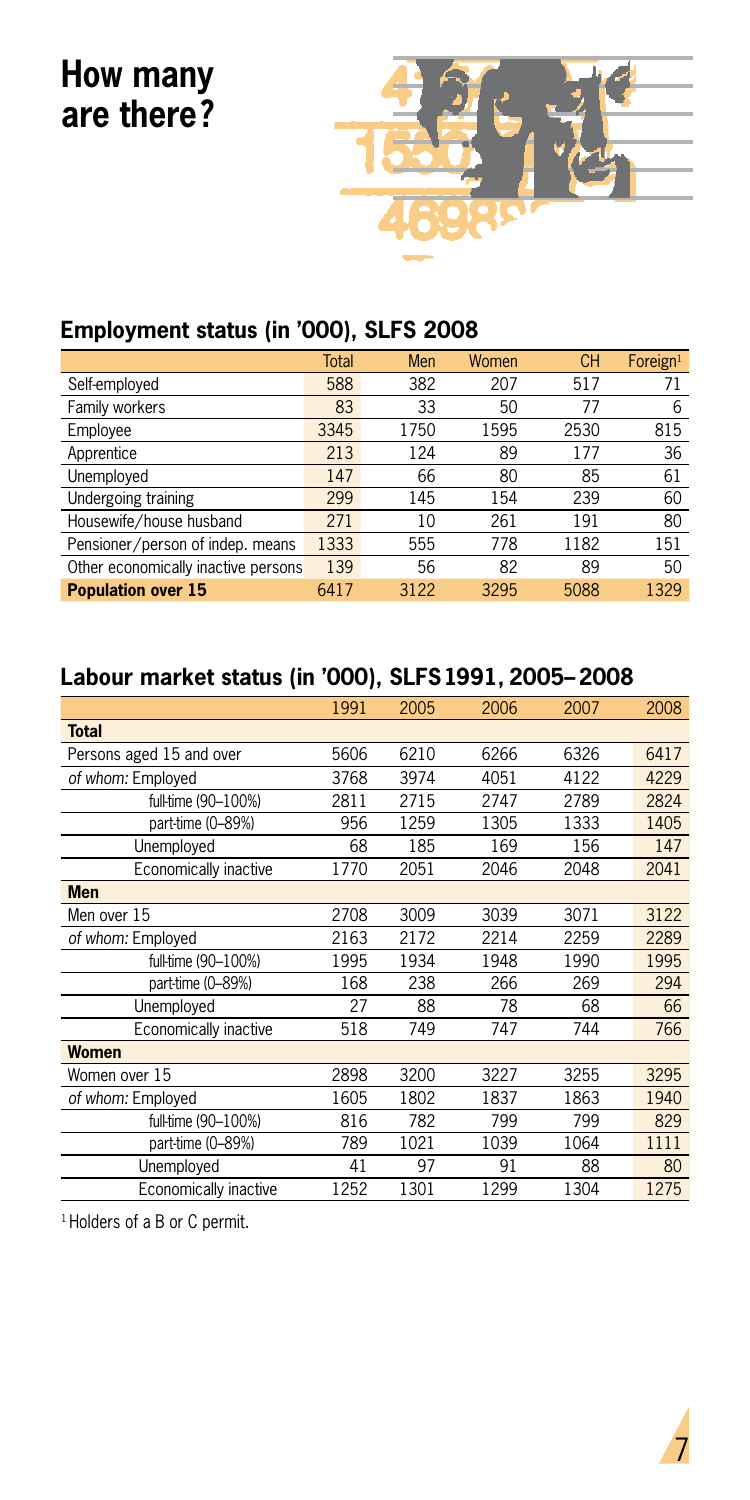

### **Women less likely to have a management position**

Thanks to the continuous improvement in their level of education and training, the number of employed women practising an intellectual or scientific occupation grew rapidly (9.8% for women against 4.8% for men compared to 2007). While 8.5% of employed men (195,000) held a management position, only 4.4% of employed women did so (84,000).

#### **Foreign nationals more likely to have fixed-term employment contract**

A large majority of salaried workers have an open-ended employment contract (91.7% in the second quarter of 2008). A larger proportion of foreign nationals than Swiss citizens have a fixed-term contract. Such working conditions are particularly frequent among foreign women (8.5% of foreign women compared to 8.1% of foreign men; 7.0% of Swiss women and 5.4% of Swiss men).

#### **Working beyond the legal retirement age**

In 2008, one person in seven aged 65-74 exercised an occupational activity (93,000). Most of them were self-employed or worked in a business owned by a family member (60.2%).



#### **Economic activity status by age group (in %), SLFS 2008**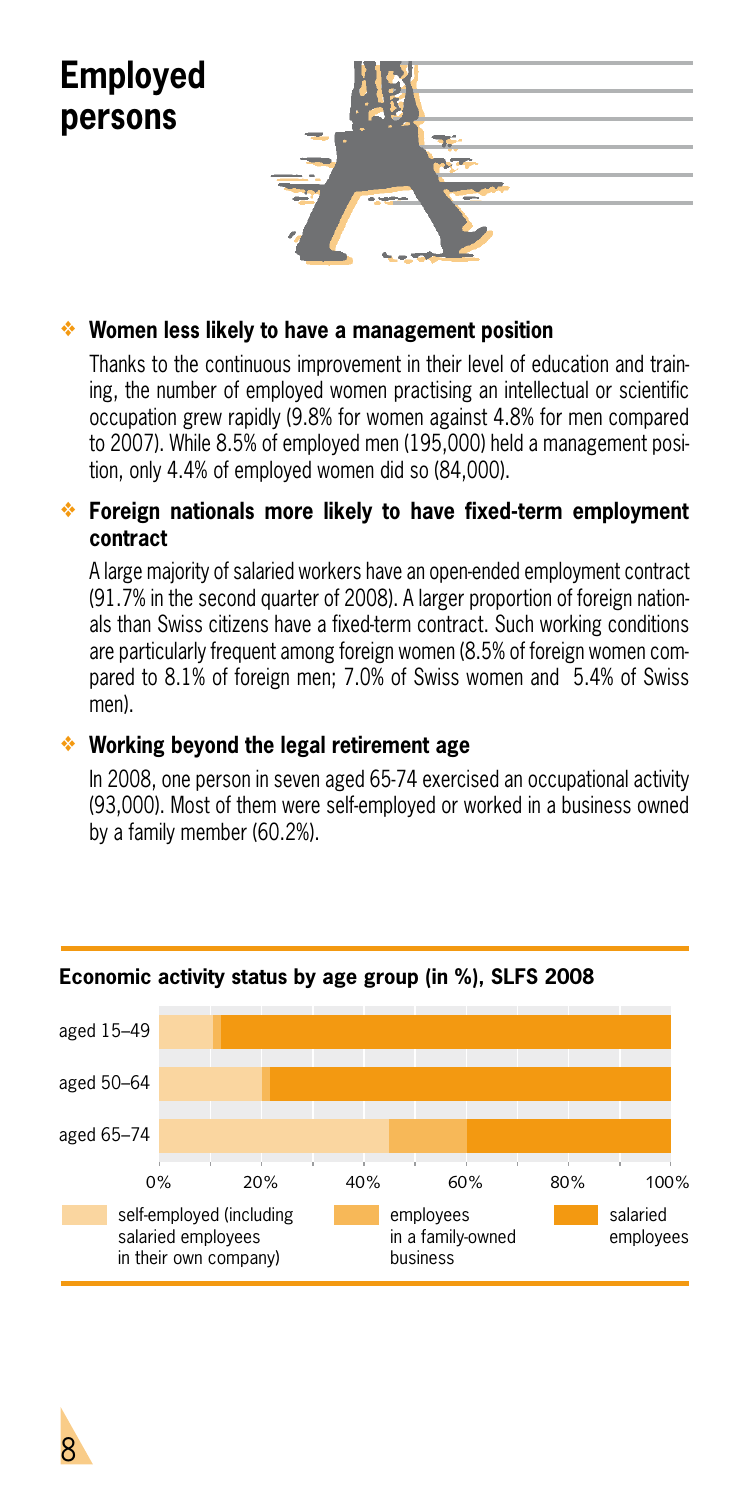

### **Employed persons (in '000), SLFS 2008**

|                                       | Total | Men  | Women | <b>CH</b> | Foreign <sup>1</sup> |
|---------------------------------------|-------|------|-------|-----------|----------------------|
| <b>Age brackets</b>                   |       |      |       |           |                      |
| $15 - 24$                             | 566   | 293  | 272   | 451       | 115                  |
| $25 - 39$                             | 1380  | 745  | 634   | 973       | 407                  |
| $40 - 54$                             | 1535  | 827  | 707   | 1222      | 312                  |
| $55 - 64$                             | 631   | 353  | 279   | 549       | 82                   |
| 65 and older                          | 117   | 70   | 47    | 106       | 11                   |
| <b>Level of Education</b>             |       |      |       |           |                      |
| Lower secondary                       | 678   | 322  | 356   | 412       | 266                  |
| Upper secondary                       | 2188  | 1092 | 1096  | 1815      | 373                  |
| Tertiary                              | 1362  | 875  | 487   | 1075      | 288                  |
| Full-/Part-time employment            |       |      |       |           |                      |
| Full-time employment (>=90%)          | 2824  | 1995 | 829   | 2107      | 716                  |
| Part-time employment (50-89%)         | 758   | 175  | 582   | 634       | 124                  |
| Part-time employment (<50%)           | 647   | 119  | 529   | 560       | 87                   |
| <b>Professional situation</b>         |       |      |       |           |                      |
| Self-employed                         | 588   | 382  | 207   | 517       | 71                   |
| Family workers                        | 83    | 33   | 50    | 77        | 6                    |
| Employee in managerial position       | 596   | 411  | 185   | 467       | 130                  |
| Employee with supervisory function    | 692   | 437  | 255   | 521       | 170                  |
| Employee without supervisory function | 2057  | 902  | 1155  | 1542      | 515                  |
| Apprentice                            | 213   | 124  | 89    | 177       | 36                   |
| <b>Professions exercised (ISCO)</b>   |       |      |       |           |                      |
| Executives, senior managers           | 280   | 195  | 84    | 215       | 64                   |
| Academic/scientific professions       | 792   | 504  | 288   | 633       | 159                  |
| Intermediate professions              | 921   | 394  | 527   | 781       | 140                  |
| Administrative staff                  | 462   | 139  | 323   | 390       | 72                   |
| Service and sales staff               | 559   | 176  | 382   | 413       | 145                  |
| Farmers                               | 173   | 120  | 53    | 161       | 12                   |
| Craftsmen and skilled workers         | 596   | 513  | 82    | 420       | 175                  |
| Drivers and fitters                   | 188   | 150  | 37    | 122       | 66                   |
| Unskilled workers                     | 236   | 82   | 153   | 146       | 89                   |
| No answer                             | 24    | 14   | 10    | 20        | 4                    |
| <b>Total employed</b>                 | 4229  | 2289 | 1940  | 3302      | 927                  |

### **Employment rate (in %), SLFS 1991, 2005–2008**

|              | 1991 | 2005 | 2006 | 2007 | 2008 |
|--------------|------|------|------|------|------|
| <b>Total</b> | 67.2 | 64.0 | 64.7 | 65.2 | 65,9 |
| Men          | 79.9 | 70.0 | 72.8 | 73.6 | 73,3 |
| Women        | 55.4 | 56.3 | 56,9 | 57   | 58,9 |

<sup>1</sup> Holders of a B or C permit.

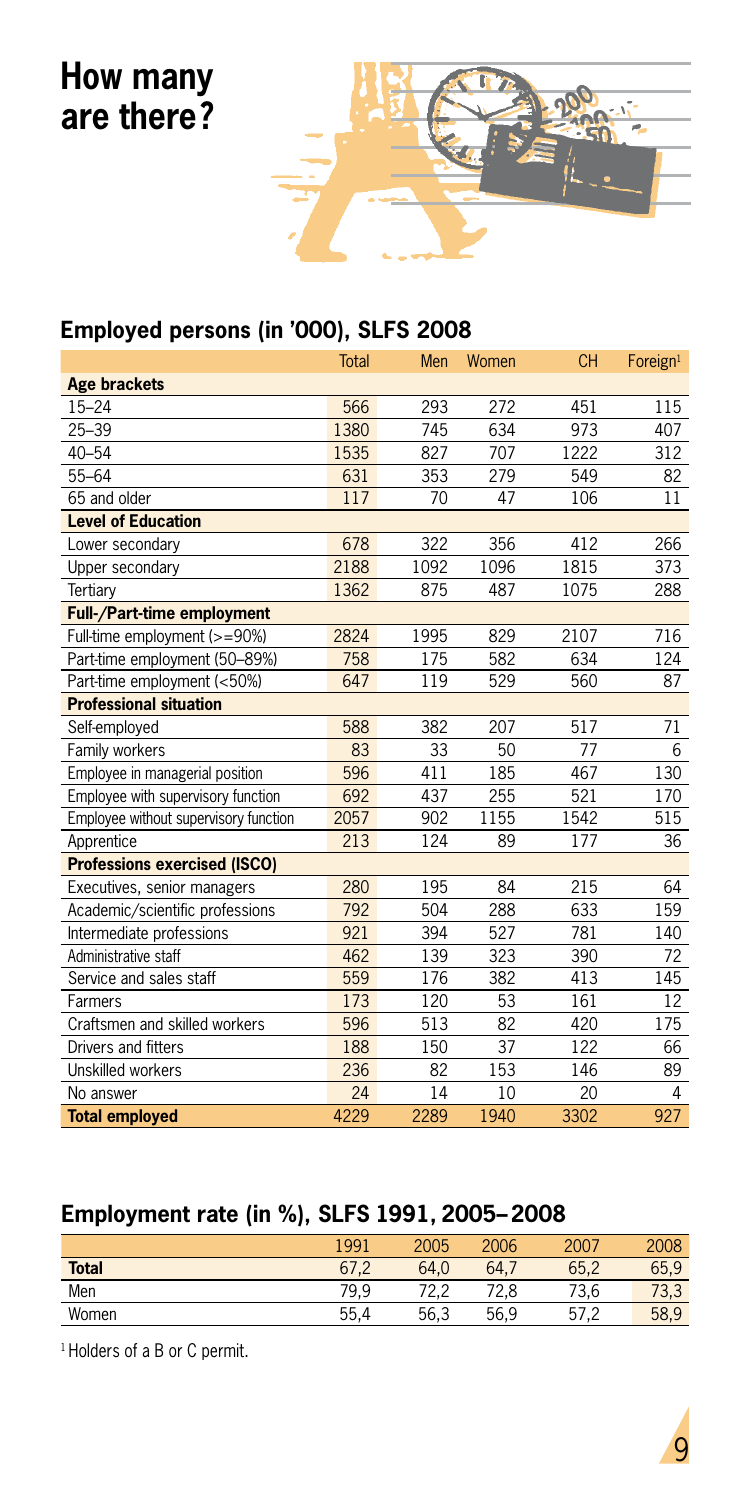### **Unemployed or underemployed persons**



### **The unemployment rate remains low in Switzerland by international comparison**

By international comparison, Switzerland remains one of the countries least affected by unemployment. Its unemployment rate (3.4%) is considerably lower than the European average (UE-27: 6.8%). Between the second quarter of 2007 and the second quarter of 2008, a large majority of EU/EFTA countries registered a drop in unemployment. Poland, which had the highest unemployment rate when it joined the EU in 2004. registered the sharpest drop in unemployment (-2.5 points to 7.1%) and is now close to the European average. In contrast, in Spain the unemployment rate rose sharply (+2.4 points to 10.4%); during the second quarter of 2008 it was the highest in Europe.

### **The amount of additional work required corresponds to 192,000 fulltime posts**

In all, 421,000 persons had no work or an insufficient amount in the second quarter of 2008, which represents 9.6% of the economically active population. This figure has declined in recent years (10.5% in 2nd quarter 2005). The amount of work needed in order to meet the needs of unemployed or underemployed persons corresponds to some 192,000 full-time posts. 59% of this amount (113,000 posts) is attributable to unemployment, which here continues to outweigh underemployment (79,000 posts).



#### **Unemployment rate in Switzerland and in Europe, 2nd quarter 2008, SLFS and Eurostat**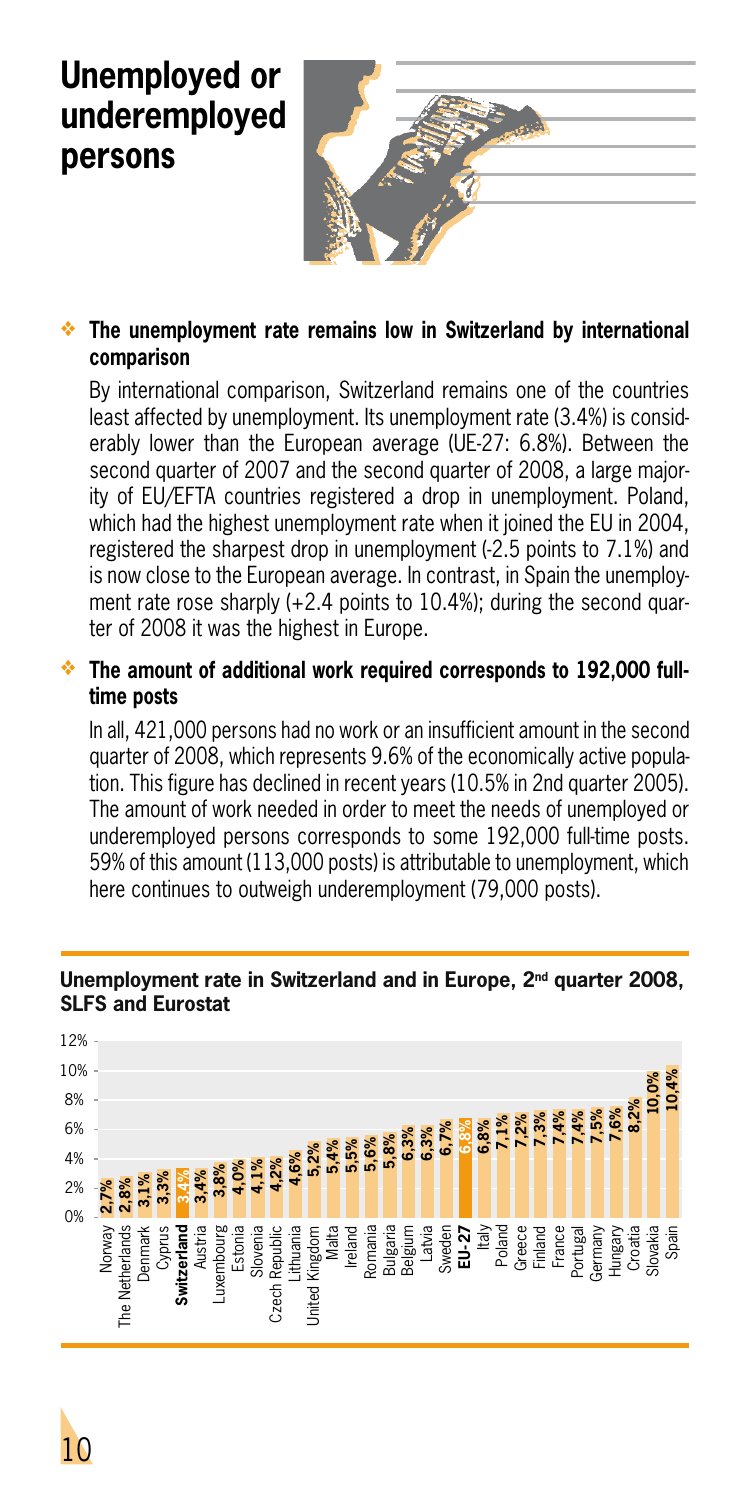

### **Unemployed (in '000) and unemployment rate (in %), SLFS 2008**

|                                 |              | <b>Unemployed</b> |       |       | Unemployment rate |       |
|---------------------------------|--------------|-------------------|-------|-------|-------------------|-------|
|                                 | <b>Total</b> | Men               | Women | Total | Men               | Women |
| <b>Age brackets</b>             |              |                   |       |       |                   |       |
| $15 - 24$                       | 43           | 21                | 22    | 7,0   | 6,7               | 7,4   |
| $25 - 39$                       | 44           | 17                | 27    | 3,1   | 2,2               | 4,1   |
| $40 - 54$                       | 42           | 19                | 23    | 2,7   | 2,3               | 3,1   |
| 55 and older                    | 18           | 9                 | 8     | 2,3   | 2,2               | 2,5   |
| <b>Nationality</b>              |              |                   |       |       |                   |       |
| Swiss                           | 85           | 38                | 47    | 2,5   | 2,1               | 2,9   |
| Foreign <sup>1</sup>            | 61           | 29                | 33    | 6,2   | 4,9               | 8,0   |
| <b>Level of education</b>       |              |                   |       |       |                   |       |
| Lower secondary                 | 44           | 19                | 25    | 6,1   | 5,5               | 6,7   |
| Upper secondary                 | 76           | 33                | 43    | 3,4   | 3,0               | 3,7   |
| Tertiary                        | 26           | 14                | 12    | 1,9   | 1,6               | 2,4   |
| <b>Unemployed</b>               |              |                   |       |       |                   |       |
| Registered                      | 63           | 34                | 30    | -     | -                 |       |
| Not registered                  | 83           | 33                | 50    | -     |                   |       |
| <b>Duration of unemployment</b> |              |                   |       |       |                   |       |
| Less than 1 year                | 96           | 48                | 48    |       |                   |       |
| One year ore more               | 50           | 18                | 32    |       |                   |       |
| <b>Number of unemployed</b>     |              |                   |       |       |                   |       |
| 1991                            | 68           | 27                | 41    | 1,8   | 1,2               | 2,5   |
| 2005                            | 185          | 88                | 97    | 4,4   | 3,9               | 5,1   |
| 2006                            | 169          | 78                | 91    | 4,0   | 3,4               | 4,7   |
| 2007                            | 156          | 68                | 88    | 3,6   | 2,9               | 4,5   |
| 2008                            | 147          | 66                | 80    | 3,4   | 2,8               | 4,0   |

### **Underemployed (in '000) and underemployment rate (in %), SLFS 2006–2008**

|      | Underemployed |     |       | Underemployment rate |     |       |  |
|------|---------------|-----|-------|----------------------|-----|-------|--|
|      | Total         | Men | Women | Total                | Men | Women |  |
| 2006 | 259           | 58  | 202   | 6,1                  | 2.5 | 10,5  |  |
| 2007 | 263           | 57  | 206   | 6.2                  | 2.5 | 10,6  |  |
| 2008 | 275           | 54  | 221   | 6,3                  | 2,3 | 10.9  |  |

<sup>1</sup> Holders of a B or C permit.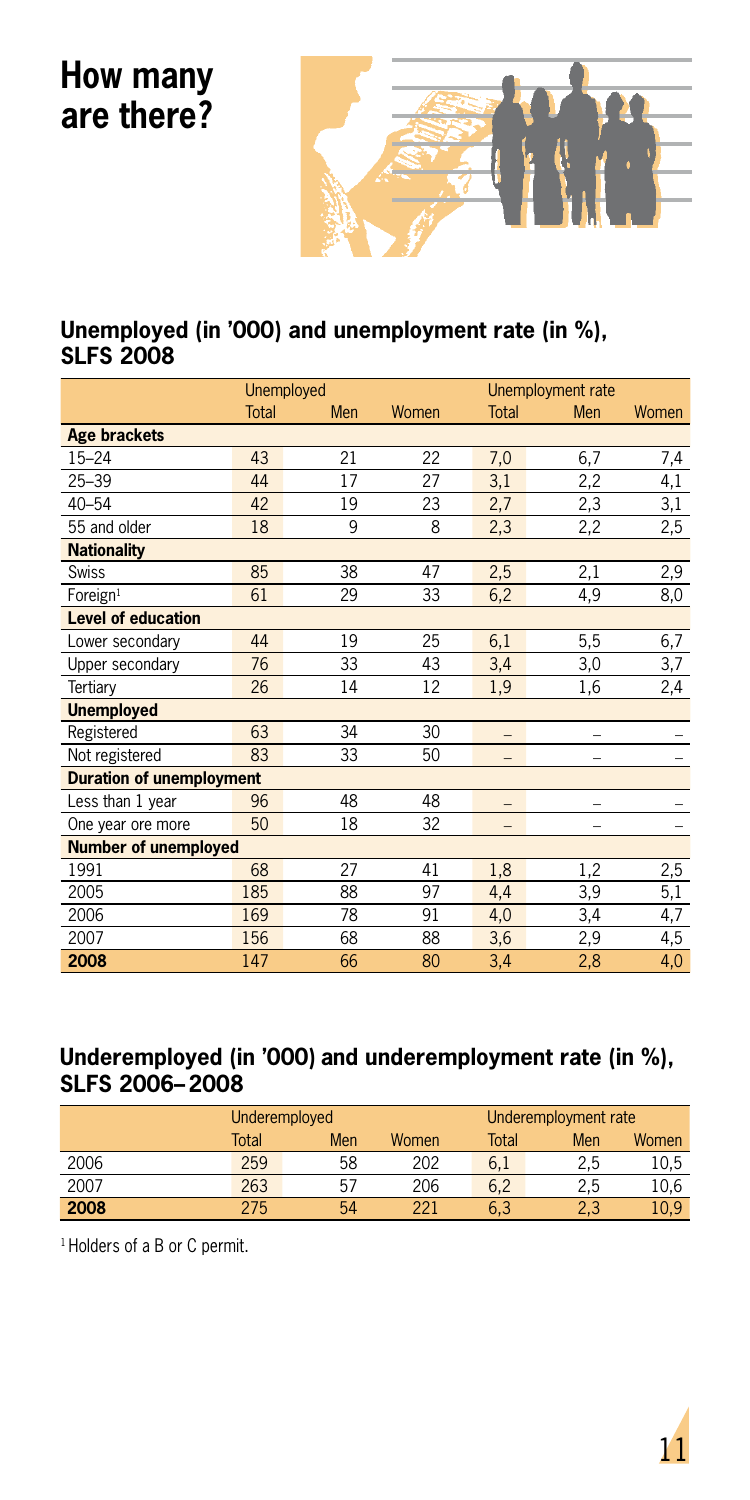**Economically inactive persons**

### **A minority of mothers do not exercise an occupational activity**

Only 31.7% of mothers with one or several children aged under 4 are not professionally active. The proportion of economically inactive women whose youngest child is aged 4–6 is even smaller, i.e. a little more than one mother in four (26%). Lastly, this proportion is even lower (16.6%) for mothers whose youngest child is aged 7–14.

### **Growth of the economically inactive population aged 65 and over**

The increase in the number of economically inactive persons aged 65 and over (+18,000 to 1.127 million) is attribuable to the ageing of the population. Since the beginning of the 1990s, the proportion of retirees has grown continuously: while in 1991, there were 3.5 economically active persons aged 20 to 64 for each person aged 65 or over, by 2008 this figure fell to 3.2.

### **The proportion of economically inactive persons in the population aged 15 and over varies from one region to another**

In Switzerland, the proportion of persons aged 15 and over who do not exercise any occupational activity hovers around one third of the population (31.8%). This proportion varies considerably from one major region to another: the share of economically inactive persons is particularly high in the canton of Ticino (41.6%) and in the Lake Geneva region (33.8%). Zurich (29.5%) and Central Switzerland (29.4%), on the other hand, have the lowest proportion of economically inactive persons.

### **Share of economically inactive people as a percentage of the population aged 15 and over, by major region, SLFS 2008**

| Ticino                     |    |       |     |       | 41,6%               |  |  |  |     |     |      |
|----------------------------|----|-------|-----|-------|---------------------|--|--|--|-----|-----|------|
| Lake Geneva Region         |    |       |     | 33,8% |                     |  |  |  |     |     |      |
| Northwestern Switzerland   |    | 32,1% |     |       |                     |  |  |  |     |     |      |
| <b>Switzerland</b>         |    |       |     | 31.8% |                     |  |  |  |     |     |      |
| <b>Espace Mittelland</b>   |    |       |     | 31.8% |                     |  |  |  |     |     |      |
| Eastern Switzerland        |    |       |     | 30.4% |                     |  |  |  |     |     |      |
| Zurich                     |    | 29.5% |     |       |                     |  |  |  |     |     |      |
| <b>Central Switzerland</b> |    |       |     | 29.4% |                     |  |  |  |     |     |      |
|                            | 0% | 5%    | 10% |       | 15% 20% 25% 30% 35% |  |  |  | 40% | 45% | .50% |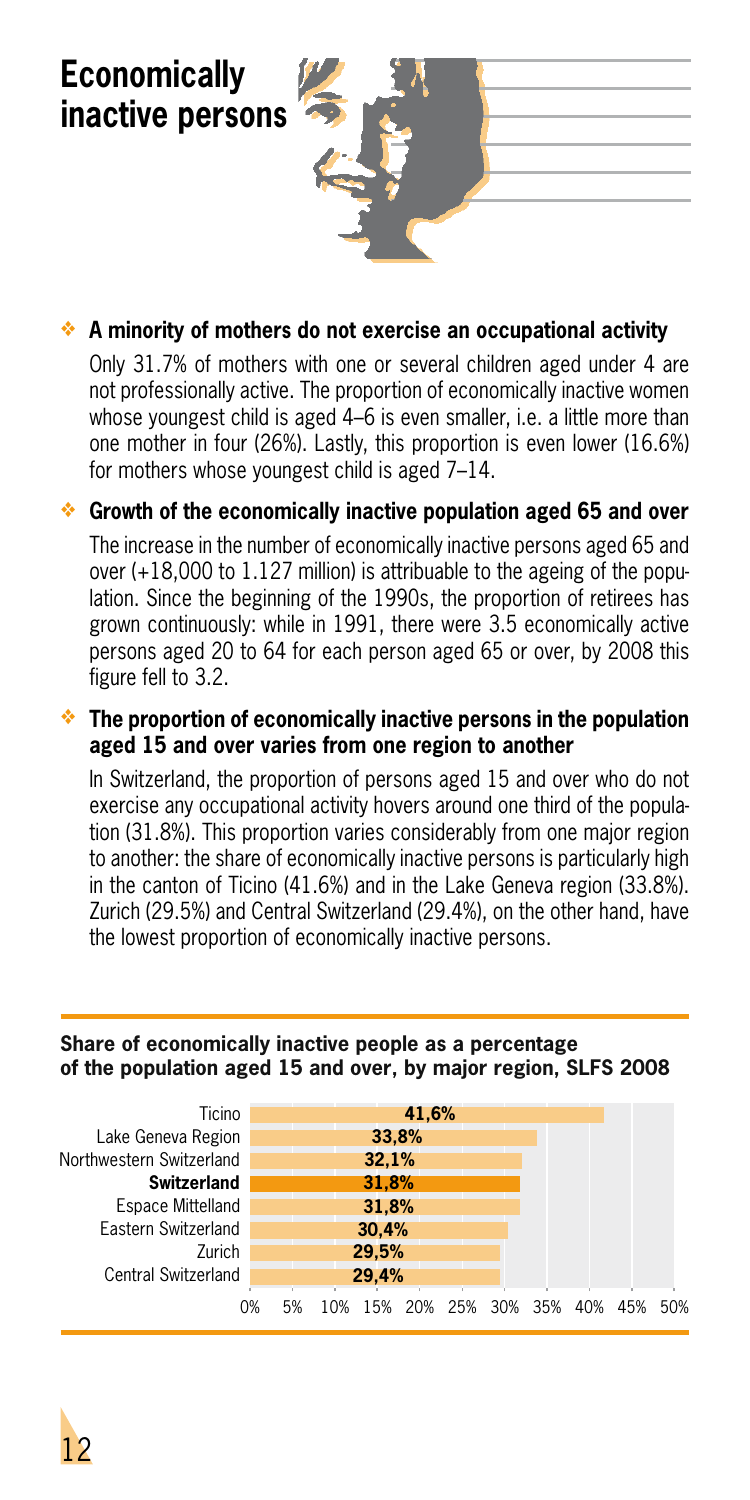

### **Economically inactive persons (in '000), SLFS 2008**

|                                      | <b>Total</b> | Men | Women |
|--------------------------------------|--------------|-----|-------|
| <b>Economically inactive persons</b> |              |     |       |
| Undergoing training                  | 299          | 145 | 154   |
| Housewife/house husband              | 271          | 10  | 261   |
| Pensioner/person of indep. means     | 1333         | 555 | 778   |
| Other economically inactive persons  | 139          | 56  | 82    |
| <b>Age brackets</b>                  |              |     |       |
| $15 - 24$                            | 298          | 147 | 151   |
| $25 - 39$                            | 160          | 28  | 132   |
| $40 - 54$                            | 182          | 41  | 141   |
| 55-64                                | 275          | 97  | 178   |
| 65 and older                         | 1127         | 453 | 673   |
| <b>Nationality</b>                   |              |     |       |
| Swiss                                | 1701         | 634 | 1066  |
| $F$ oreign <sup>1</sup>              | 340          | 132 | 209   |
| <b>Level of education</b>            |              |     |       |
| Lower secondary                      | 741          | 221 | 520   |
| Upper secondary                      | 1018         | 379 | 640   |
| Tertiary                             | 282          | 166 | 116   |
| <b>Total inactive persons</b>        | 2041         | 766 | 1275  |

### **Economically inactive persons aged 15 to 64 (in %), SLFS 2008**

| Reasons for not looking for work                 | <b>Total</b> | Men  | Women |
|--------------------------------------------------|--------------|------|-------|
| Training                                         | 32.6         | 46.2 | 25,5  |
| Looking after children or adults in need of care | 14.9         |      | 22,5  |
| Other personal or family reasons                 | 14.3         | 2.9  | 20,3  |
| Retirement                                       | 15.9         | 20.8 | 13,4  |
| Illness/temporary incapacity                     | 7.8          | 10.1 | 6,6   |
| Permanent disability                             | 7.3          | 11.9 | 5,0   |
| Other reasons                                    | 7,1          | 7.9  | 6.8   |

### **Economically inactive persons as a percentage of the population, SLFS 1991, 2005–2008**

|              | 1991 | 2005 | 2006 | 2007 | 2008 |
|--------------|------|------|------|------|------|
| <b>Total</b> | 31,6 | 33,0 | 32,6 | 32,4 | 31,8 |
| Men          | 19.1 | 24.9 | 24.6 | 24.2 | 24,5 |
| Women        | 43.2 | 40.  | 40.2 | 40.1 | 38.7 |

<sup>1</sup> Holders of a B or C permit.

Extrapolations based on fewer than 50 interviews are shown in parenthesis.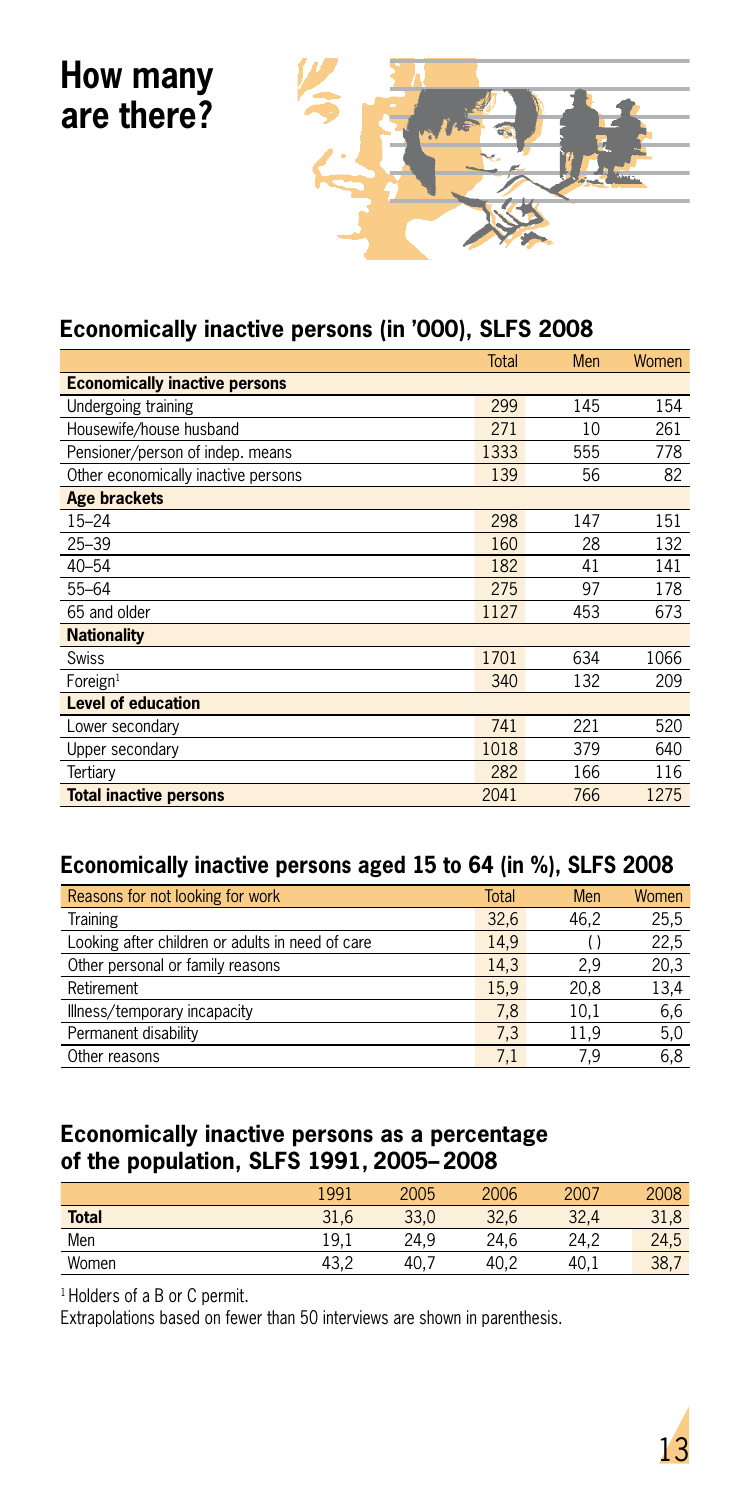# **A few definitions**



### **Permanent resident population**

The term "permanent resident population" refers to all persons who officially reside in Switzerland for the entire year. Swiss citizens domiciled in Switzerland, foreign citizens holding a permanent residence permit or a residence permit valid for at least one year, international civil servants, diplomats and their family members all fall into this category. Specifically, the permanent resident population includes the following groups of foreigners: Holders of a short-term residence permit valid at least 12 months, diplomats, international civil servants and their family members.

### **Employed persons**

The term "employed persons" refers to all persons aged 15 and over who, during the reference week:

- worked at least one hour for payment
- or who, although temporarily absent from their work (due to illness, holidays, maternity leave, military service, etc.) had a job (either in an employed or self-employed capacity)
- or who worked in the family business without payment.

#### **Unemployed persons (ILO-based)**

The term "unemployed persons" refers to people aged 15-74 who:

- were not gainfully employed during the reference week,
- were actively looking for work during the previous four weeks, and
- were available for work.

The definition used by Switzerland's State Secretariat for Economic Affairs (seco) differs from the ILO-based one indicated above. SECO's definition is based on the number of unemployed persons registered with regional job placement offices. For this reason, the number of unemployed persons reported by the SLFS and SECO do not match.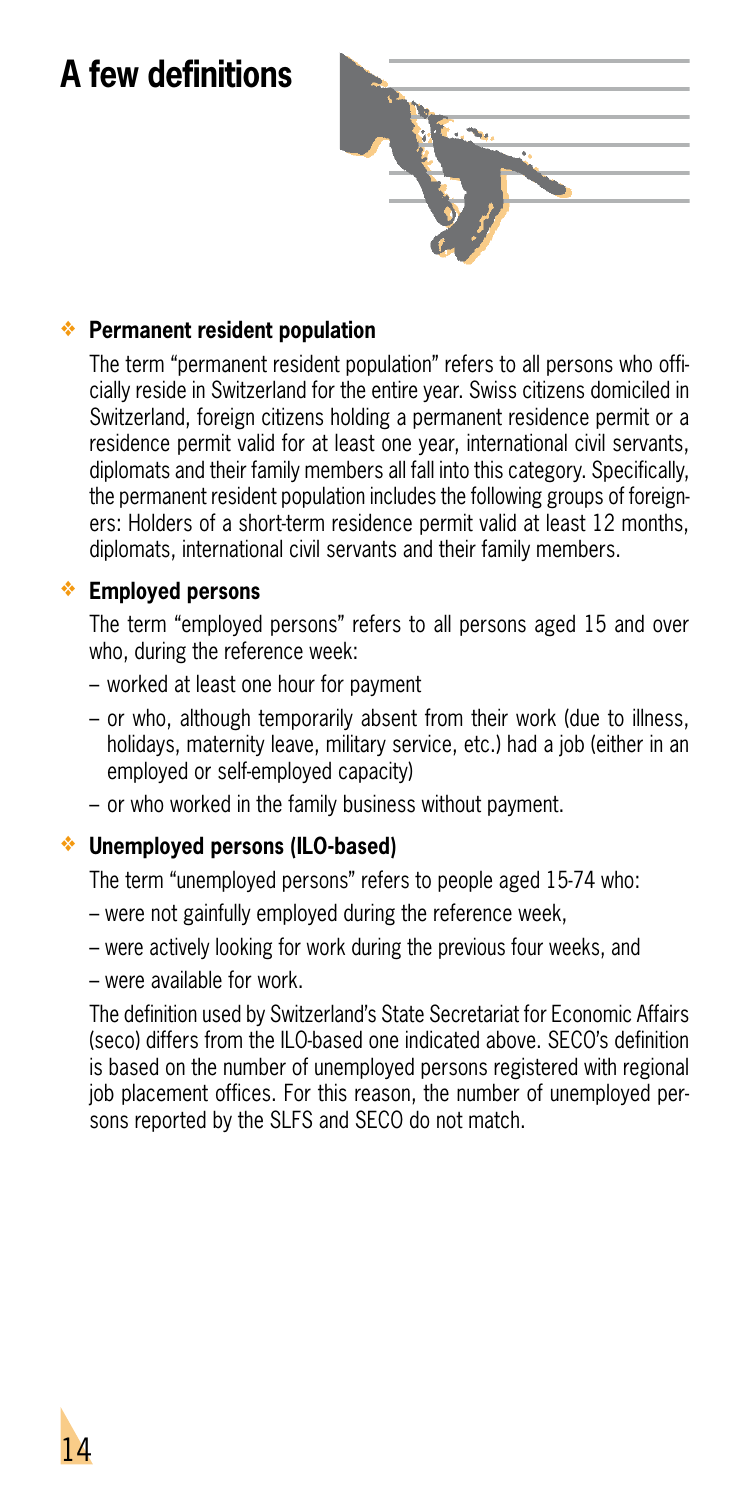### **Economically active persons**

The term "economically active persons" refers to employed and unemployed persons. This concept is also expressed in economic terms as "labour supply".

### **Underemployed persons**

The term "underemployed persons" refers to employed persons who:

- work less than 90% of the normal full-time workweek in companies,
- wish to work more,
- are able to do so within the next three months.

### **Economically inactive persons**

The term "economically inactive persons" refers to people who are not in the labour force and therefore cannot be considered as either employed or unemployed persons.

#### **Definitions of rates**

| Employment rate      | $=$ | Employed persons              |
|----------------------|-----|-------------------------------|
|                      |     | Permanent resident population |
|                      |     |                               |
| Unemployment rate    |     | Unemployed persons            |
|                      |     | Economically active persons   |
|                      |     |                               |
| Underemployment rate |     | Underemployed persons         |
|                      |     | Economically active persons   |
|                      |     |                               |
| Activity rate        | $=$ | Economically active persons   |
|                      |     | Permanent resident population |